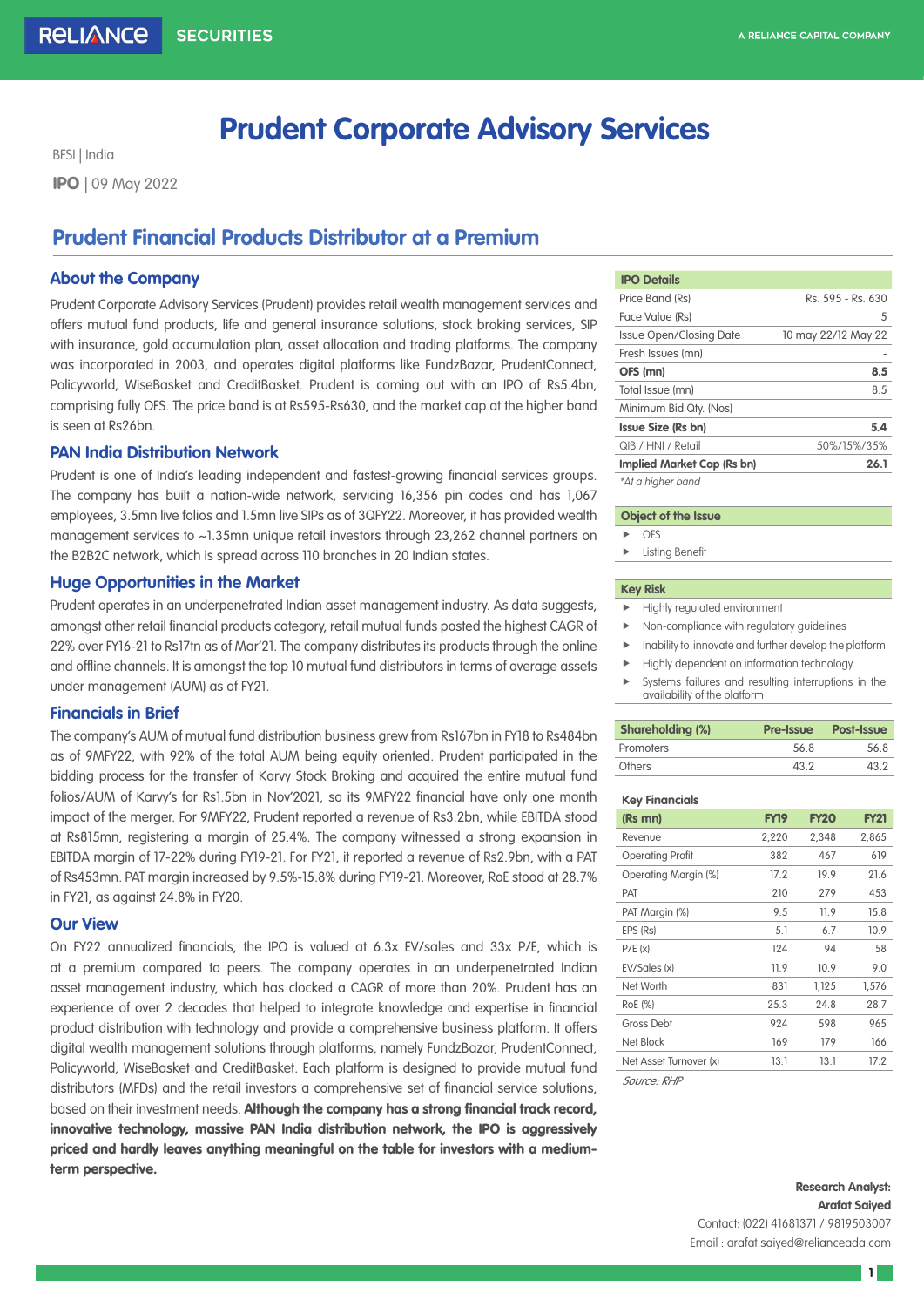**Exhibit 1: Growing share of Mutual Funds in financial household savings** 



**Exhibit 2: MF AUM % of GDP**









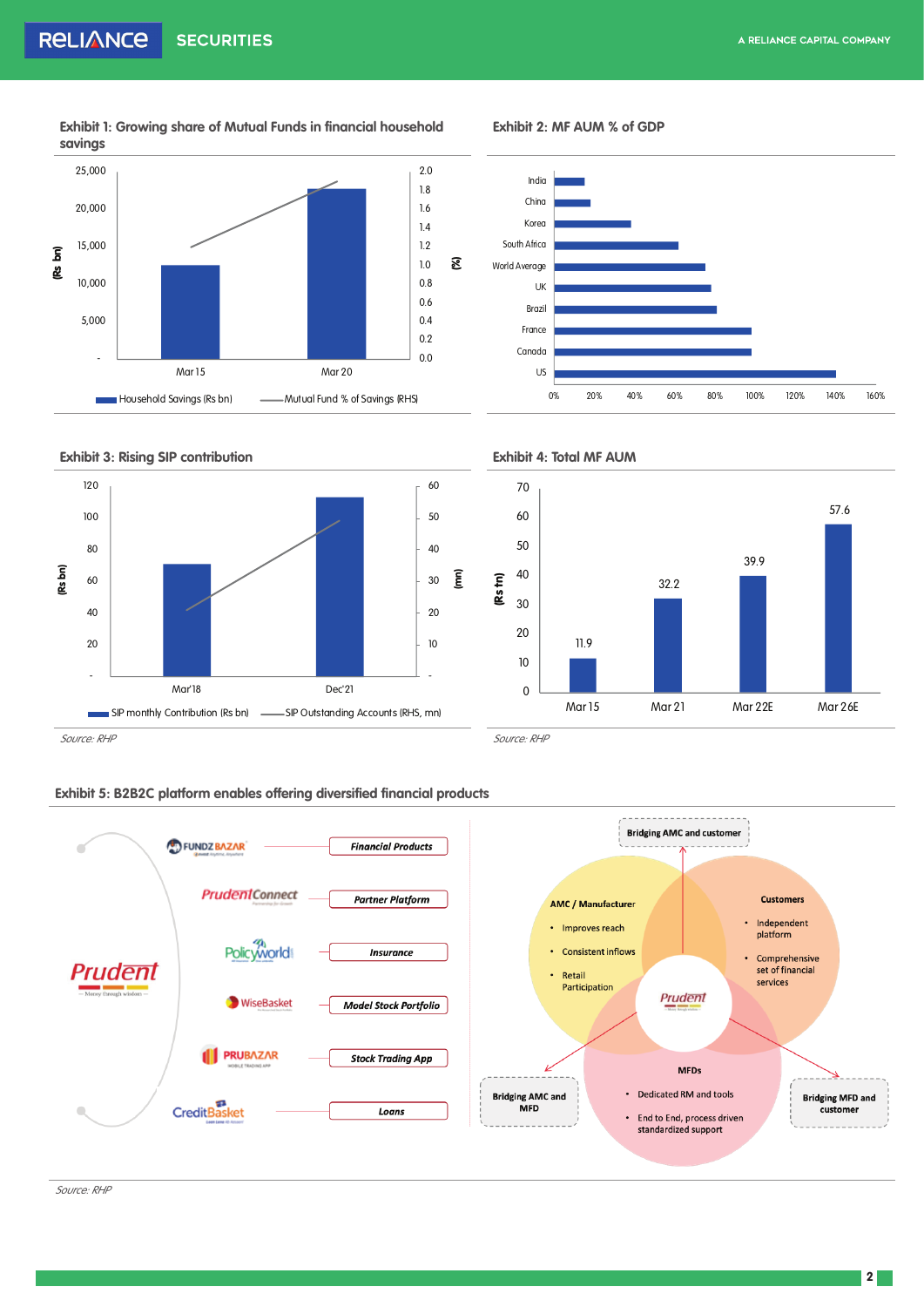### **Exhibit 6: Retail centric focus has allowed to grow AUM**







# **Exhibit 7: Equity SIP AUM**









## **Exhibit 8: AAUM growth Exhibit 9: Peer Comparision**

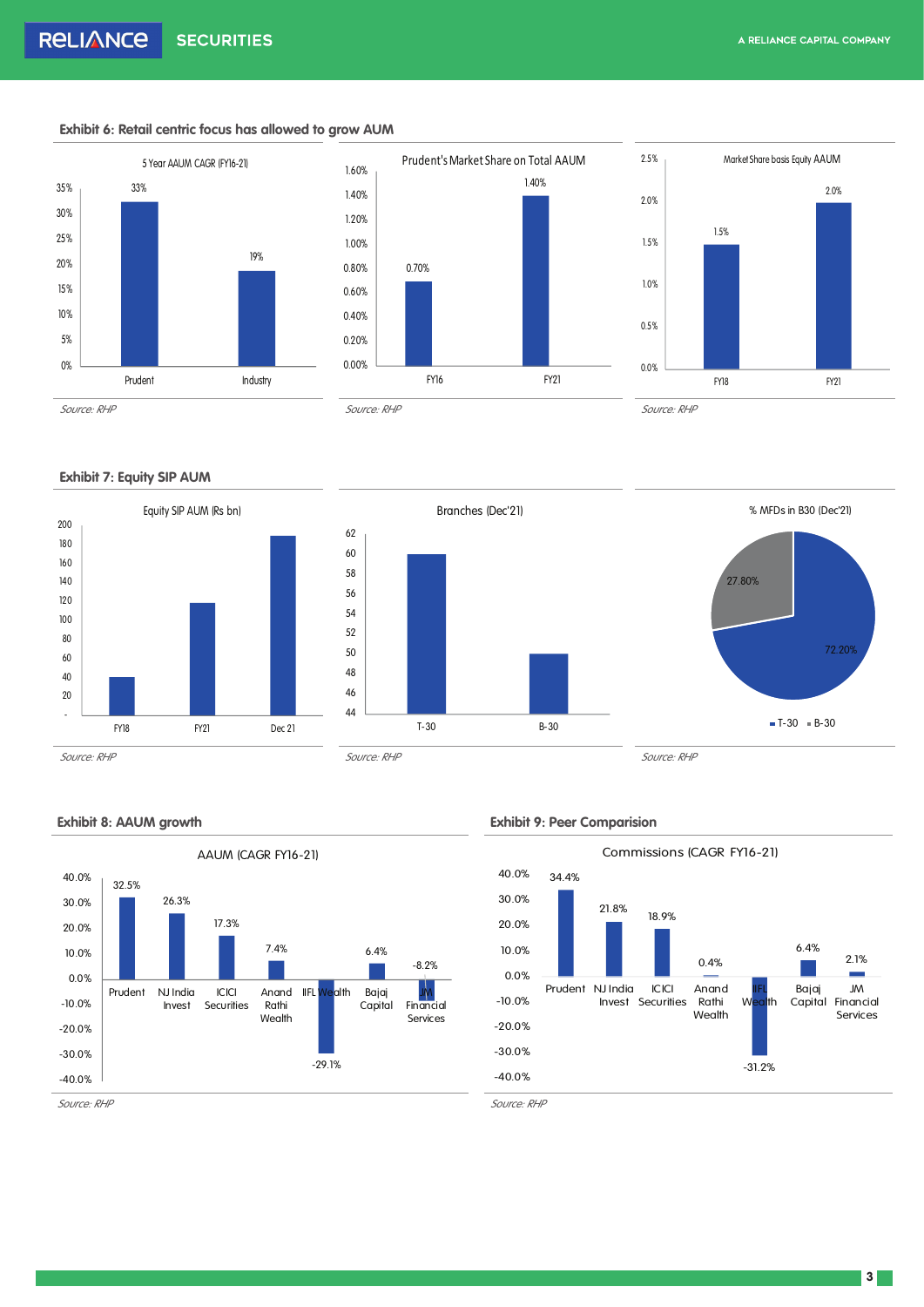

# **Exhibit 10: Market Share of Commission (FY16) Exhibit 11: Market Share of Commission (FY21)**



# **Exhibit 12: Prudent's Split of Total Revenue (9MFY22)**



*Source: RHP*